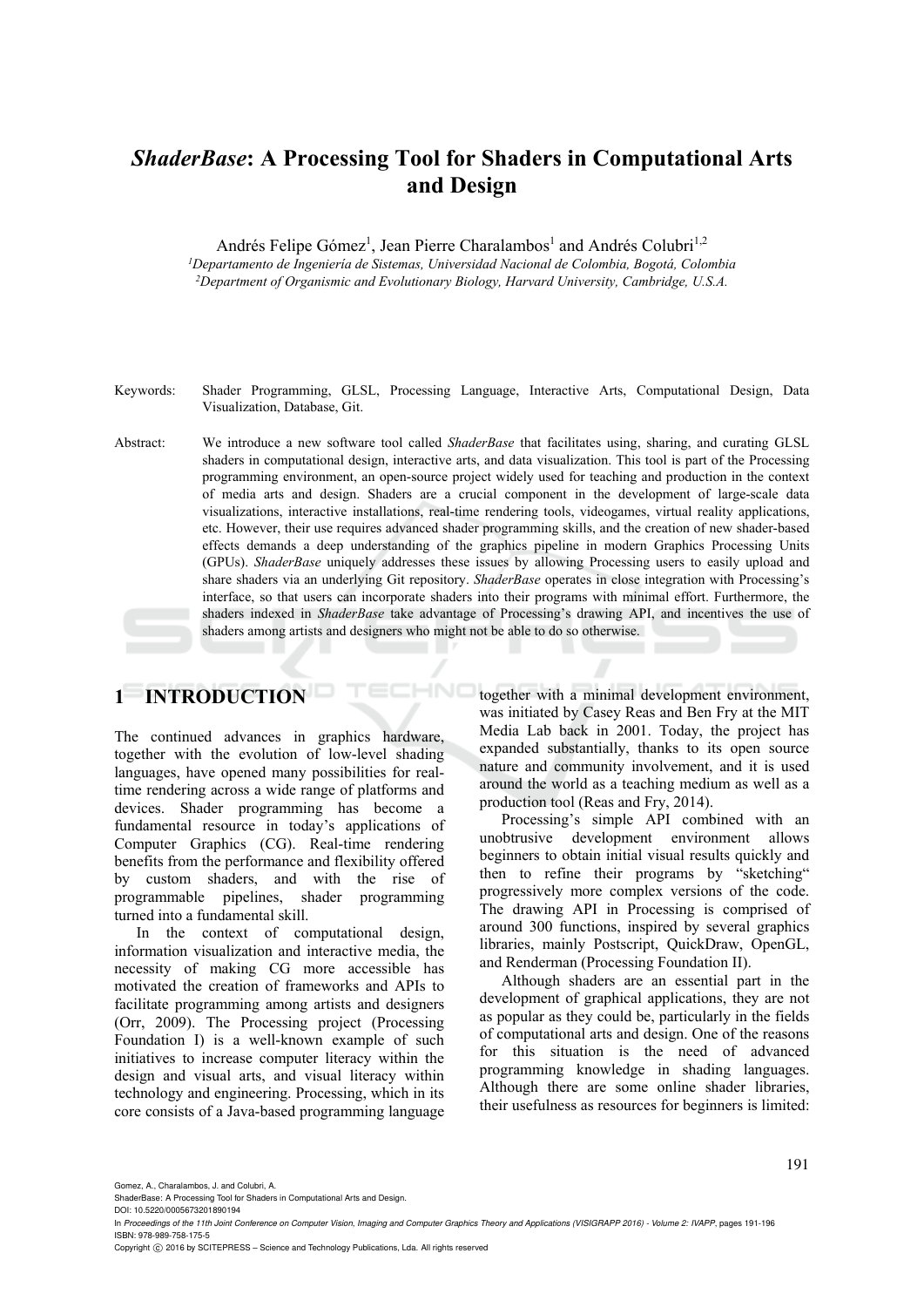the NVIDIA shader library (NVIDIA, 2008) was last updated in 2008, and Geeks3D shader library (Geeks3D, 2015) is geared toward CG enthusiasts, while GLSL sandbox (Cabello, 2015), ShaderToy (Quilez, 2015), and VertexShaderArt (Tavares, 2015), are focused on WebGL. This limits inexperienced users who wish to start experiment with shaders through Processing's shader API. *ShaderBase* enables all Processing users -beginner and advanced alike- to explore, interact, and take advantage of this API by allowing them to download, upload, and edit the shaders indexed into a Git repository. Our approach to simplify shader programming in Processing is unique in that it is closely integrated with Processing's environment and uses Git as the underlying database. *ShaderBase* lets users to re-use shaders within their own code and share them with other members of the Processing community, as well as to look for specific shader effects with *ShaderBase*'s search functionality. Even though the tool is specifically geared towards Processing, it could be quickly reimplemented for other interactive arts and design frameworks, such as OpenFrameworks and Cinder, and the shaders archived in the underlying Git repository could be repurposed for other languages and platforms (mobile, webGL) with minimal code changes.

## **2 SHADERS IN PROCESSING**

The shader API in Processing is based on a single class called PShader that encapsulates a complete shader program including a vertex and a fragment stage. This class exposes methods to set the values of the uniform variables declared in the GLSL code. The code listing below shows a simple example where a negative effect shader is loaded to render the scene.

```
// Processing code 
PShader neg; 
PImage img; 
void setup() { 
   size(800, 600, P2D); 
   img = loadImage("img.jpg"); 
   neg = loadShader("fragment.glsl"); 
} 
void draw() { 
   shader(neg); 
  image(imq, 0, 0);}
```

```
// fragment.glsl
```

```
uniform sampler2D texture; 
varying vec4 vertColor; 
varying vec4 vertTexCoord; 
void main() { 
 vec4 col = texture2D(texture, 
    vertTexCoord.st); 
gl_FragColor = vec4(1.0 - col.rgb, 1) * vertColor; 
}
```
A key consideration when incorporating shader programming into pre-existing "creative coding" frameworks such as Processing, which is specifically geared towards less technical users such as computational designers and artists, is how to blend the new functionality with the existing API. Since often times the typical Processing user is not able to write his own shaders, Processing already implements several rendering paths that cover different usage scenarios: high-quality 2-D drawing with antialiasing and accurate line strokes, 3-D rendering with a Blinn–Phong, Gouraud lighting model, where interactive performance is prioritized over more accurate shading/texturing algorithms. All of this functionality is implemented via default GLSL shaders built into the OpenGL renderer in Processing. Details are provided in (Colubri) and (Gómez et al., 2016).

#### **3** *ShaderBase*  .ogy et

JBLIC*A*TIONS Our main goal with *ShaderBase* was to create a graphical interface and an underlying database to allow any Processing user to easily share GLSL shaders, facilitate the use of Processing's shader API, and promote the application of shading effects particularly among practitioners of digital arts and design. The user does not require advanced programming knowledge in order to run and execute the shaders indexed in the database. The tool simply downloads the shader directly into the Processing program (called a "sketch" in Processing's terminology), together with all the additional files needed to run the shader. *ShaderBase* stores all the shader information in the remote repository, and when the user installs the tool in Processing this information is retrieved into the tool. *ShaderBase* also allows searching shaders with a specific tag. The design of *ShaderBase*'s data model is discussed in the section 3.1 and the user interface is described in the section 3.2.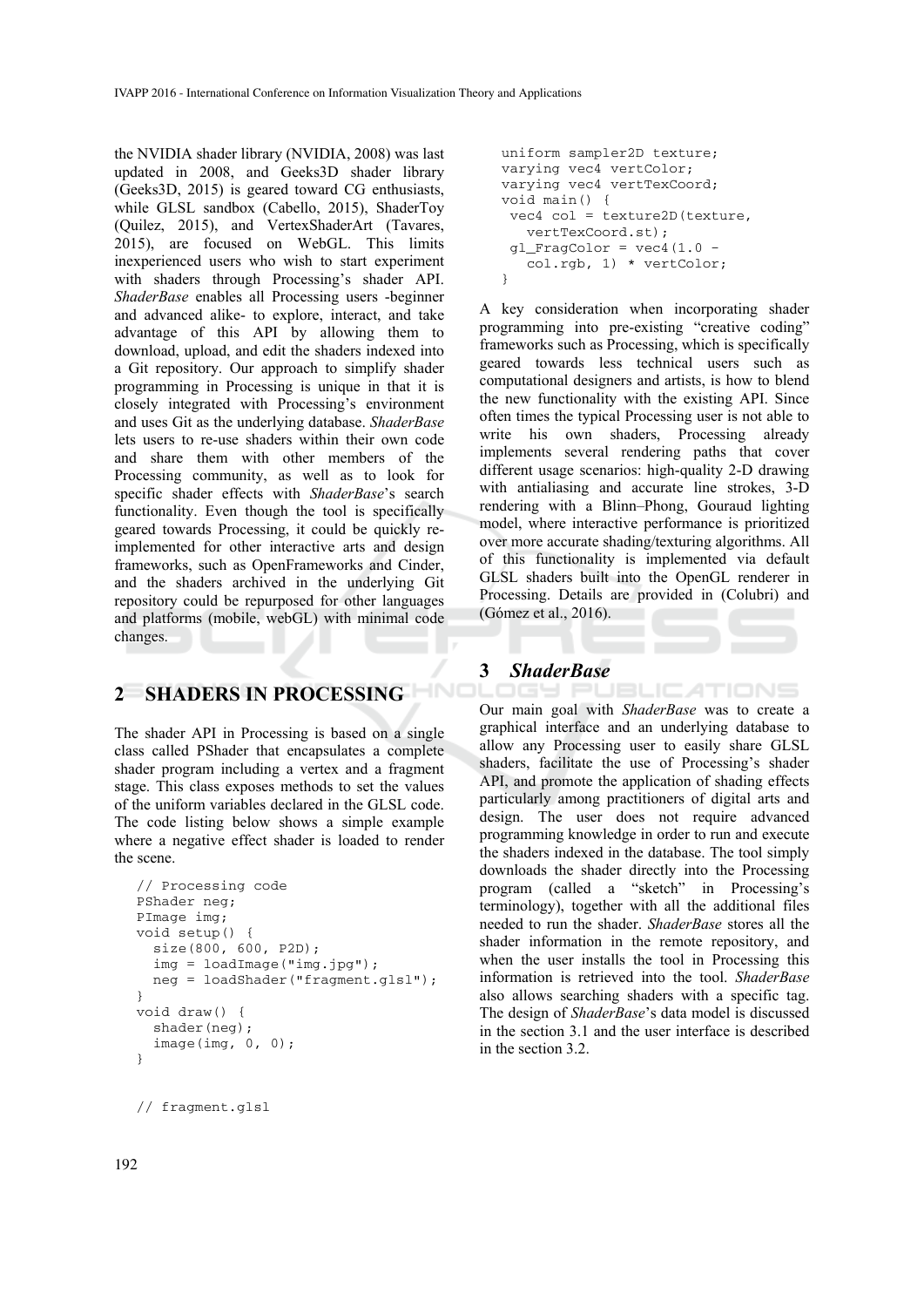

Figure 1: Data flow and user interface elements in *ShaderBase.*

#### **3.1** *ShaderBase* **Data Model**

A basic requirement for *ShaderBase* is be able to upload, modify, request, and download any shader information at any time without losing it during the transfer, or having any corruption in the saved data that could affect the execution of the shader. Another important future-proofing feature is the possibility of porting the shader files into other coding frameworks. There are some options that could solve all these design needs, such as SQL database, Object Oriented Database, and Mobile Database (Foster and Godbole, 2014). However, there are some limitations such as the language used by Processing (Java) restricting the options for the development of such database. Most SQL databases created in Java require a JDBC driver that functions as a wrapper between database and the application. The JDBC driver asks user authentication every time when the user logs into the database and modifies the information in the tables, which would slow down the response when the user selects, downloads, and uploads a shader. In order to upload shaders, the tool needs to be connected to the database to reflect the changes with other users and update the tool, and thus it would require a 24/7 SQL dedicated server storing the information specifying all shaders. An SQL database does not allow seeing the indexed

data directly without a SQL program, and a query is required to access the data. Furthermore, an SQL server does not record the changes done by other users to the indexed files.

In the other hand, we found Git to be a better solution for these limitations (Chacon and Straub, 2014). A user can commit changes into the database at any time and they will be reflected after a push. It is not needed to have a dedicated 24/7 server since each user will have a clone of the data indexed and they can work in a local environment. The communication between Git and the tool is done using a library (Jgit) that is faster than a JDBC driver. All the information hosted in a Git repository can be accessed at any time with a simple browser without the need of querying it. Since Git incorporates Version Control (VC), all the changes done to the files are recorded so it is easy to recover missing files or corrupted data, also the snapshot done by Git prevents any unexpected change on the files. The data flow is show in Figure 1.

In order to develop *ShaderBase*, we had to identify the data required to completely define a valid shader in Processing, where and how to store that data, and how to send the data back and forth between Processing and *ShaderBase*. Each shader record comprises the following files:

Sketch File: Processing source code where the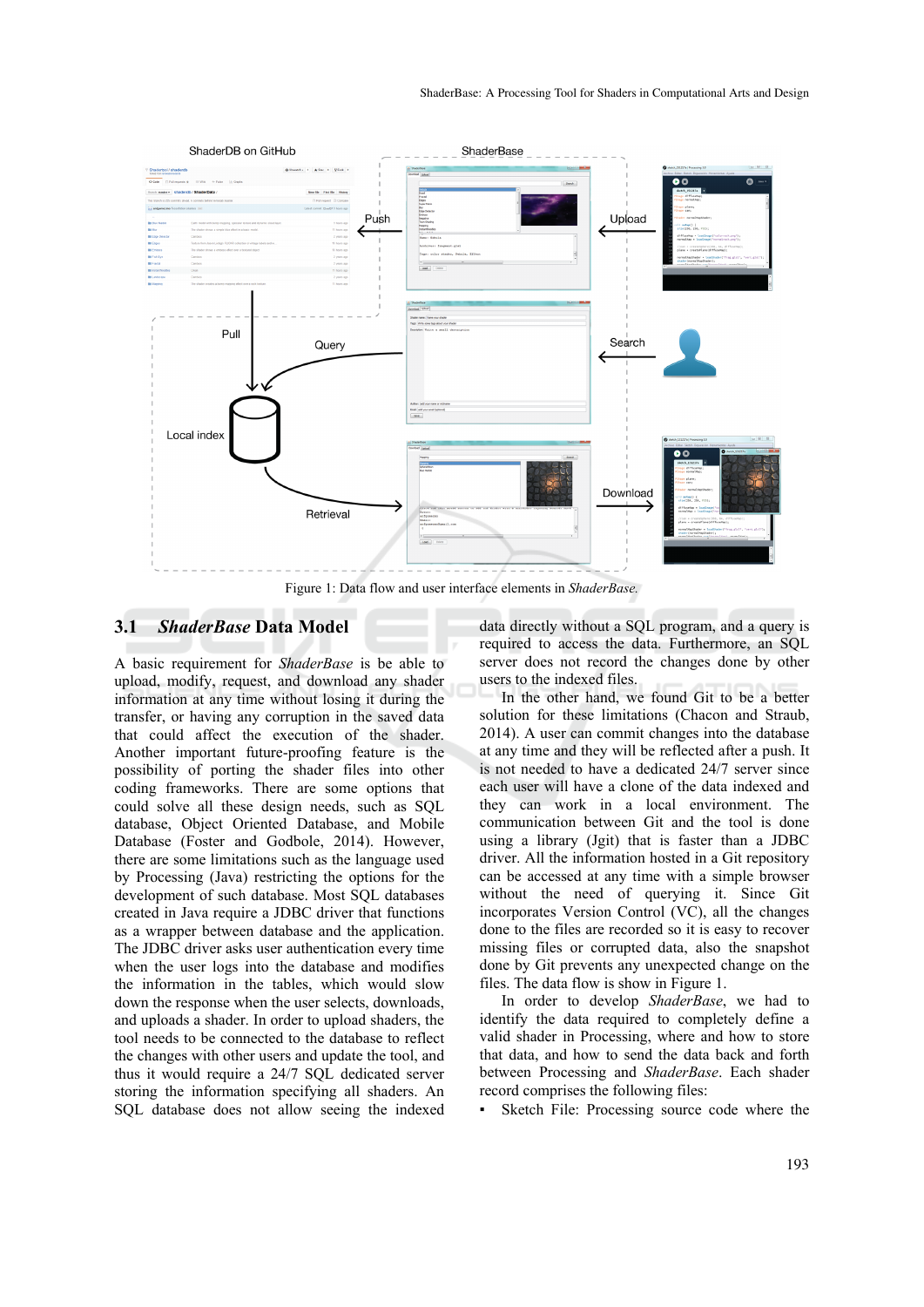PShader object is declared and the shader file is loaded.

- Shader File: fragment, vertex, geometry or tessellation shader GLSL source code.
- Indexed File: File containing shader metadata (such as tags and user information) used to query the database.
- Shader Snapshot File

*ShaderBase* stores all the information in a local clone of a master remote Git repository. All copies of *ShaderBase* use *ShaderDB* to store data remotely, future versions might allow to select a different remote repository, so users can create independent collections of shaders. *ShaderDB* stores each shader using the following file structure:

```
`-- ShaderData/ 
      `-- Shader1/ 
           |-- Code/ 
                | `-- Shader1.glsl 
           |-- Shader1.jpg 
           |-- Shader1.pde 
           |-- Shader1.txt 
          \cdot - Tabs/
                `-- Tab_n.pde
```
The folder Code has all the extra data required to run a shader, the minimal data saved in this folder would be the GLSL code file. However, some shaders will require extra files in order to run in Processing, in such cases *ShaderBase* will download and import those files automatically. The folder Tabs will only appear when a shader requires multiple tabs in the sketch. The index text file is created after filling a small questionnaire when a user decides to upload a shader no matter if it is going to be saved just in the local machine or if it is going to be shared. This file has all the information required to provide an accurate search, including tags, name, author and description for each shader.

Accessing Git from Java is a non-trivial task, however there are several libraries that that can be used for this purpose: JGit, JavaGit, Git Hub API for Java, etc. All these libraries have strengths and disadvantages. We selected JGit because it is the library that implements most of the Git commands. Our tests indicate that JGit is a slightly faster than the other libraries and has fewer bugs. In addition to that, it allows accessing the Git main file structure [JGit API] through code to check the commits, whicht helps preventing missing commits or collision with commits from other users. JGit is actively developed by the Eclipse EGit group, which ensures that is kept updated to the last available Git version.

The database management is performed by means of the following Git commands:

- Clone: downloads all the information stored at the remote repository only when the tool is run for the first time.
- Commit: stores newly created shader records into the local repository.
- Fetch: downloads new or modified records from the remote repository.
- Merge: incorporates (fetched) changes into the local repository.
- Pull: runs a fetch command followed by a merge one.
- Push: updates the remote repository.

When the user uploads a shader, *ShaderBase* does a commit to the local repository, and if the user shares it and *ShaderBase* is up-to-date with the shaders indexed in *ShaderDB*, then the shader is pushed to the remote repository. In the case that *ShaderBase* is not in sync with *ShaderDB*, and then the shaders uploaded and shared by the user will be reflected in *ShaderDB* after the next update performed when the tool starts up. *ShaderBase* checks for updates by doing a Git fetch; the tool checks what files are new or which ones were changed and modifies the local database. All these functions are totally transparent to the user. The user will only select the shader she wants to upload or download without worrying about which one of these functions is being called. *ShaderBase* can work offline after the first clone, but an Internet connection is required to upload a shader to the remote repository, to pull any changes, or download new shaders.

After cloning and receiving the data stored in *ShaderDB*, the tool gathers all the information of the indexing text files saved for each shader, indexes the documents and creates a main index. Each *ShaderBase* copy will have an independent index allowing the user to index their local shaders without the need of sharing them. Each time a new shader is added or if *ShaderBase* is updated the index is going to be remade.

*ShaderBase* offers search functionality based on Lucene, a Java scalable Information Retrieval (IR) library (McCandless and Hatcher, 2010). The design of the Lucene-based search functionality can be appreciated in Figure 1.

*ShaderBase* enables the following features in Lucene:

- Indexing with Standard Analyser. Just will index the indexing text file for each shader
- Search by Phrase Relevance. The search can be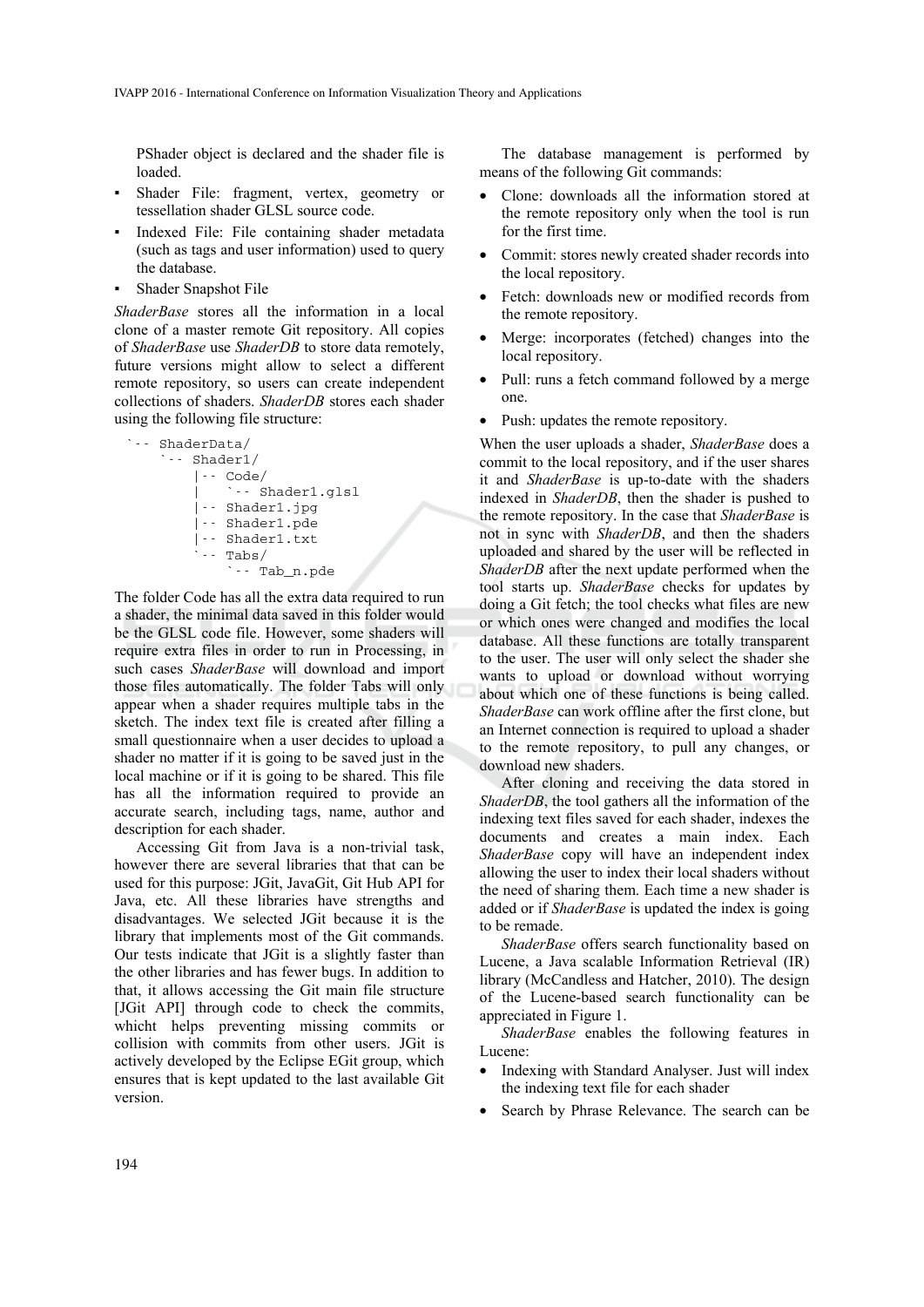fuzzy or weighted, but these options are disabled until the number of the shaders increases.

The user only needs to add some words or a simple phrase and *ShaderBase* will check which ones of these words are indexed and will provide a result with the shaders that have them in the indexing file. This result will only show the shaders that could be of the interest to the user. After searching and downloading the shader into Processing the user only needs to run the automatically generated sketch holding this shader.

#### **3.2** *ShaderBase* **User Interface**

The user interface in *ShaderBase* is divided in two separate areas, Download and Upload, which can be selected with the tabs located in the top left region of the main window.

When the user selects a shader from the list of available shaders, a preview image and a short textual description will be displayed to help the user deciding if that is the shader she wants. If the shader is selected, ShaderBase will send it directly into Processing's editor, using all the information stored in Git to build a new sketch that the user can run immediately. If a sketch is already open, then *ShaderBase* creates a new sketch with all the required code and files. Again, all of these operations take place transparently.

The tool provides a search function as explained in Section 3.1. All the results are going to be reflected in the list showing only the shaders matching the search query. The upload process requires that Processing sketch holds a valid shader. Otherwise, *ShaderBase* will not allow uploading any files to avoid the database being polluted with nonshader code. When a user uploads a shader, *ShaderBase* will ask to either share it with other users, or to save it in the local repository. When the latter option is selected, the shader is not sent to the remote Git repository, and is only indexed for the search in the local machine. In order to upload a shader the user must fill the small template shown in the section 3.1. The main purpose of the template is to create an index file to ensure that the shader can be found through the search queries.

Shaders can also be deleted from *ShaderBase*'s interface; but this is allowed only if the shader is saved in the local repository. The tool does not allow deleting shaders indexed in *ShaderDB*. However the user can modified those shaders, simply by uploading them using the same name. *ShaderBase* does not show the commit history of a shader stored in *ShaderDB*, we considered this feature not

important for beginner users, while advanced users will be able to access the commit history of shader directly through GitHub.

## **4 CONCLUSIONS**

Processing allows artists and designers working with code to use GLSL shaders in a simpler way. It makes the learning process more accessible to users without formal training in CG, who can also benefit from Processing's portability and absence of extra library configuration.

The availability of shaders provided by *ShaderBase* in Processing should greatly enhance the capabilities of the language, allowing for GPUaccelerated rendering of complex models and scenes. GLSL shaders already written for other platforms and/or frameworks can be adapted to work in Processing with minor code changes, thus helping to share resources and knowledge between coding communities. Furthermore *ShaderBase* will allow sharing shader code and expertise over the web, thanks to the widespread adoption of Processing as a teaching and production tool in digital arts and design. *ShaderBase* has recently released to the community (Gómez, 2015a), with an initial selection of shaders .(Gómez, 2015b)

From a technical standpoint, *ShaderBase* inherits all the advantages of Git, which guarantees a robust transfer and ensures that the information is not going to be corrupted easily. Also, the tool does most all the work in the local machine and thanks to the search queries it allows users to find shaders very quickly. All the shaders indexed in the machine can be loaded directly into Processing's editor. Sharing new shader rendering effects does not involve any extra work from the user.

Finally, *ShaderBase* provides access to shaders created by a growing community of creative coders, artists and designers. These shaders could be used immediately from within Processing without any previous setup or additional changes in the code. In particular, this would enable users without previous GLSL knowledge to start exploring the possibilities offered by shader programming and Processing's shader API.

### **ACKNOWLEDGEMENTS**

The authors would like to thank the contributions over the years from all the members of the